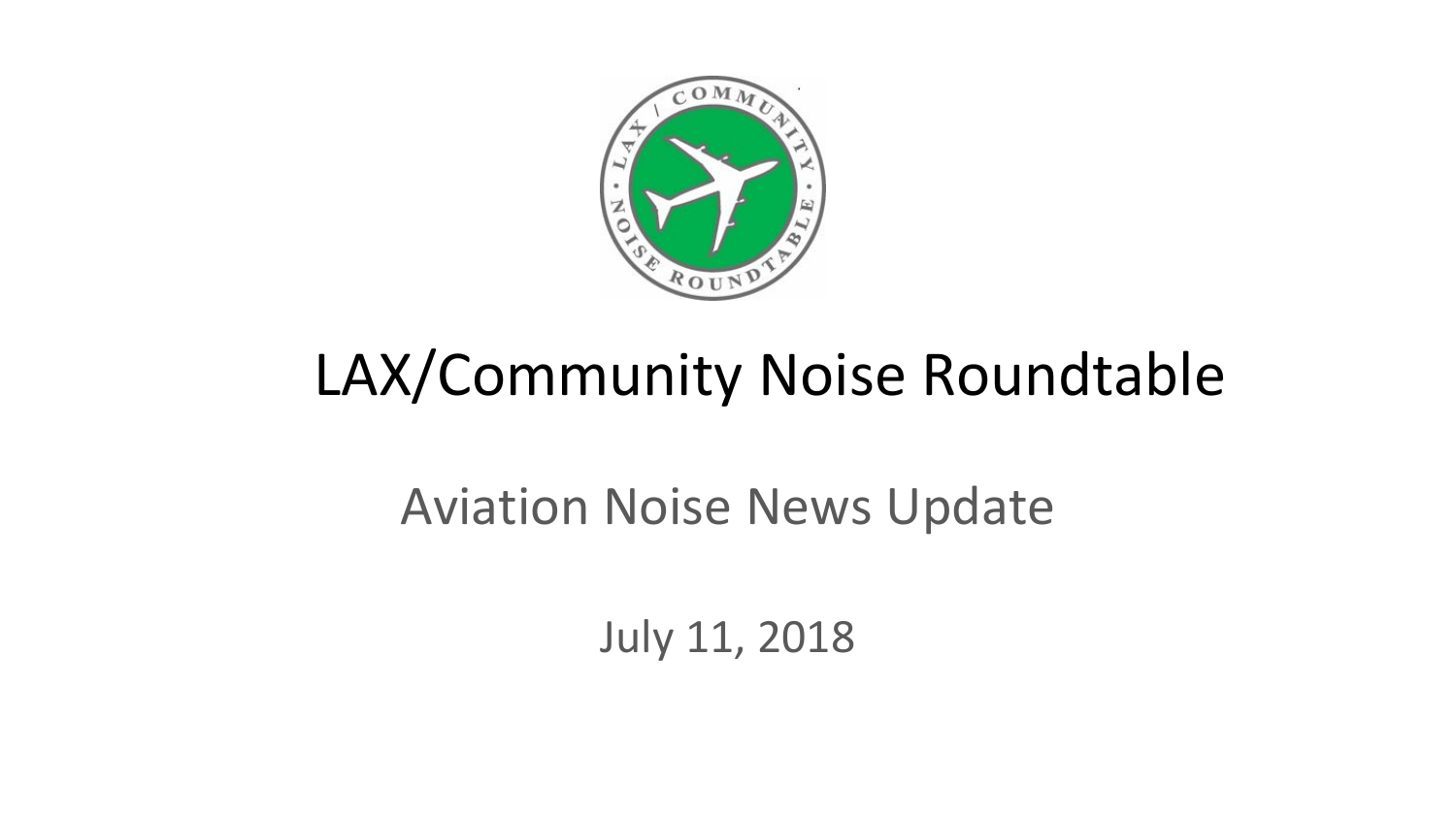#### **NASA Technology Cuts Airframe Noise by 70% on Test Aircraft**



A series of NASA technologies implemented on a Gulfstream GIII business jet test aircraft has demonstrated airframe (non-engine) noise reductions of over 70% on landing approach

- The NASA technologies focused on landing gear and wing flap designs for the aircraft
- Landing gear design features included porous fairings to allow air to flow into the landing gear structure, as well as design changes to the landing gear wheel wells
- For wing flaps, NASA used an experimental, flexible flap design developed for the Adaptive Compliant Trailing Edge (ACTE) project
- The noise measurement process included flying the aircraft at an altitude of 350 feet above a 185-sensor microphone array at Edwards Air Force Base in California



Photo Credit: NASA / Ken Ulbrich

(https://www.ainonline.com/aviation-news/business-aviation/2018-06-27/nasa-tech-cuts-airframe-noise-70-giii-testbed)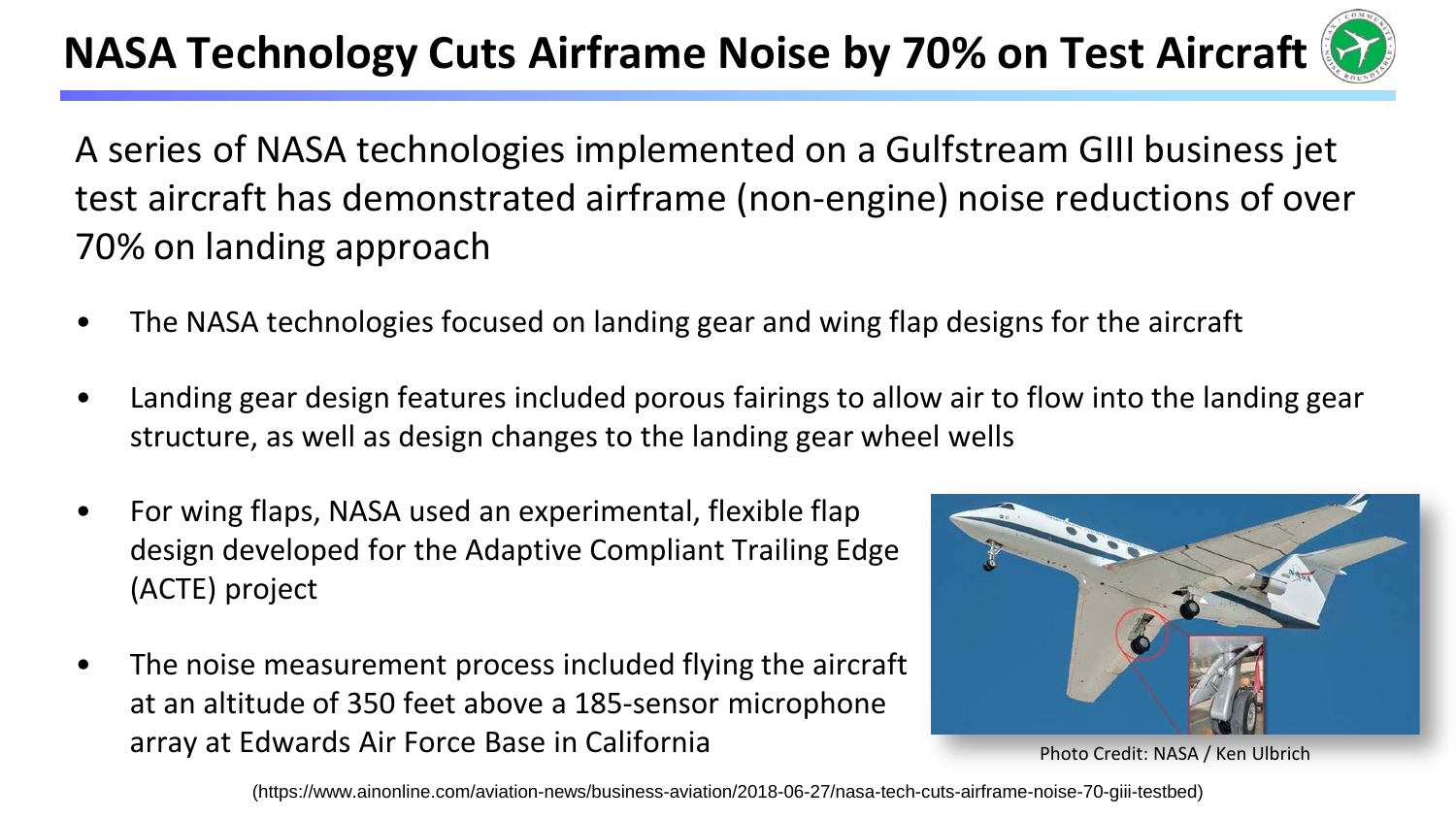

On June 26, 2018, the State of Maryland filed a petition in federal court for judicial review of Reagan National Airport (DCA) flight paths, and a separate administrative petition with the FAA over Baltimore/Washington International Airport (BWI) flight paths

- The federal petition was filed in the U.S. Court of Appeals for the District of Columbia Circuit and requests review of a DCA Runway 19 approach path
- The administrative petition filed with the FAA requests a supplemental environmental assessment (EA) and flight path revisions for BWI
- Both petitions were filed by law firm Kaplan Kirsch & Rockwell, which also supported the City of Phoenix in litigation against the FAA over departure flight paths implemented at Phoenix Sky Harbor International Airport (PHX)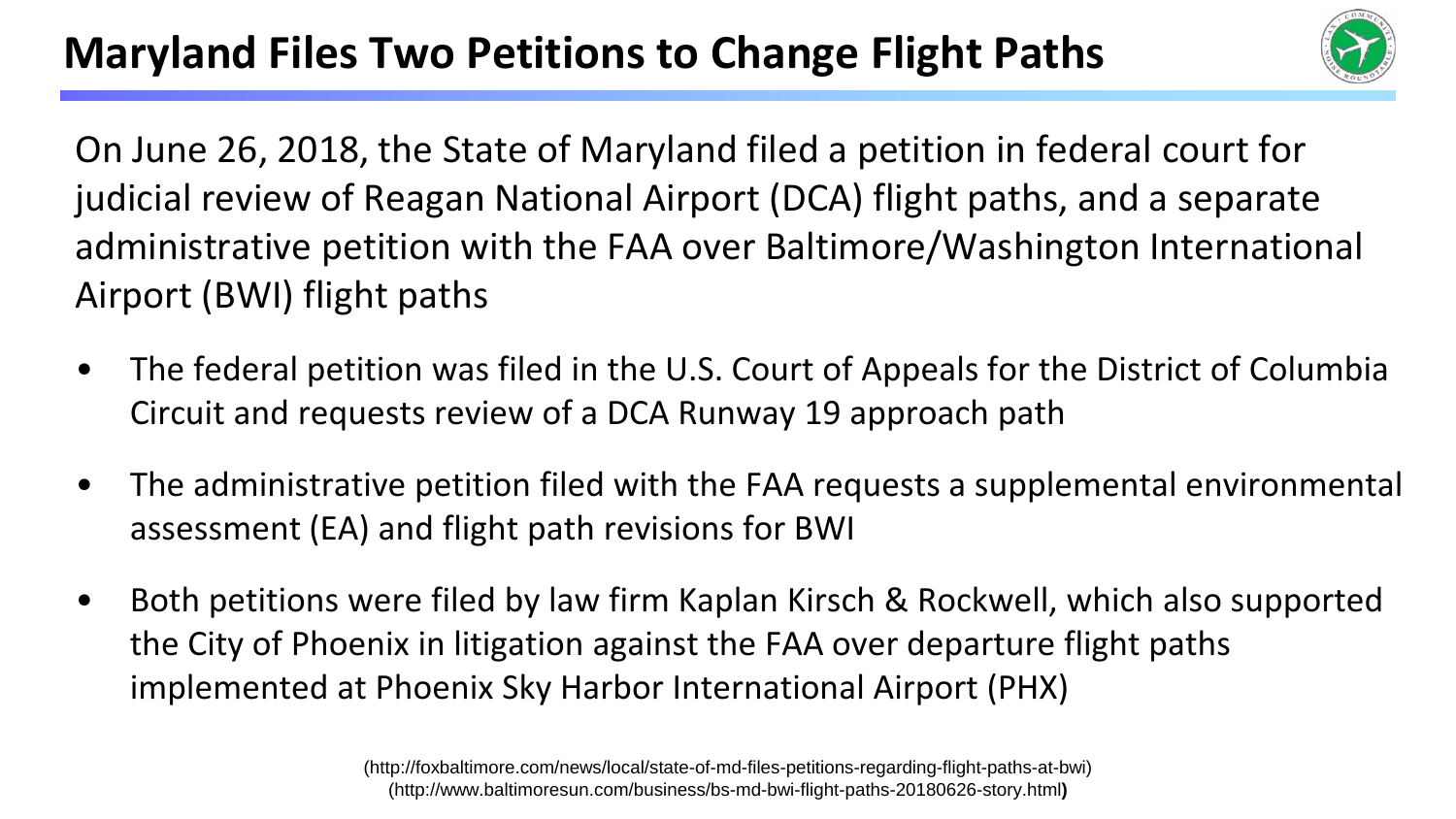### **NASA to Examine Response to "Quiet" Sonic Booms**



In November, 2018, NASA intends to fly a series of F/A-18 Hornet test flights over Galveston, Texas to examine responses to lower-volume sonic booms

- The flights involve a specially-designed flight profile intended to produce loud sonic booms in one geographic area and lower-volume sonic booms in another area
- The flights will focus the loud sonic booms toward the Gulf of Mexico in order to direct the quieter booms toward a group of at least 500 resident volunteers in Galveston
- The residents will be asked whether they heard the booms and what their reactions were
- This research will provide data for NASA's X-59 low-boom aircraft research program



Photo Credit: NASA / Maria Werries

(https://www.nasa.gov/aero/nasa-prepares-to-go-public-with-quiet-supersonic-tech)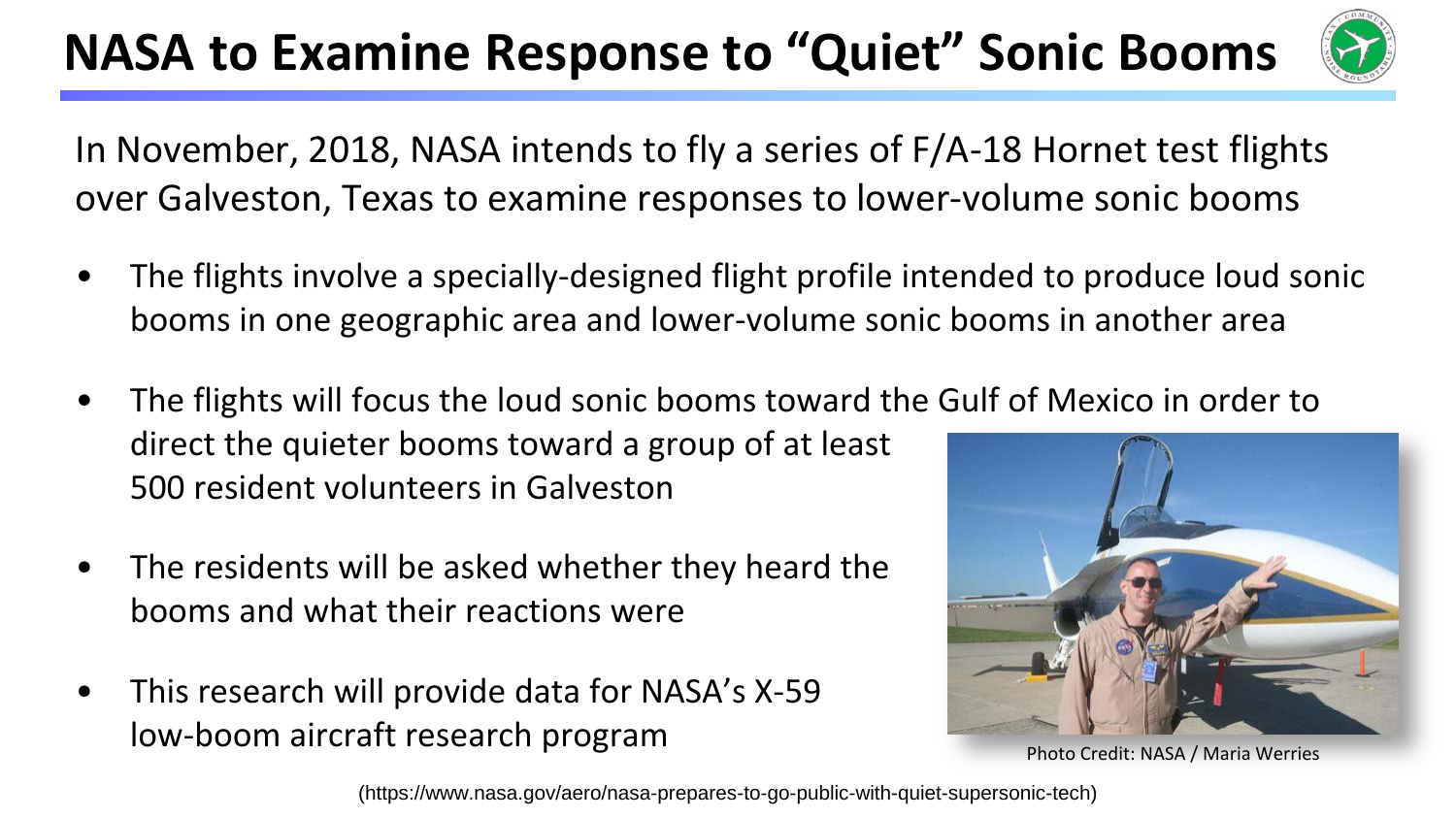### **Rolls-Royce Creates New Business Jet Engine Family**



Rolls-Royce is creating a family of jet engines known as Pearl, intended to improve upon existing Rolls-Royce business jet engines

- The family has better environmental performance than the Rolls-Royce BR710 engine that powers the Bombardier Global family of very-long-range business jets
- Noise improvement includes a two-decibel reduction in noise, bringing the Pearl family to 14 effective perceived noise decibels (EPNdB) below the FAA Stage 4 noise standard
- The engine family is expected to enter service on the Bombardier Global 5500 and 6500 business jets in 2019



(http://aviationweek.com/ebace-2018/rolls-royce-barrels-back-bizjets-pearl-engine)